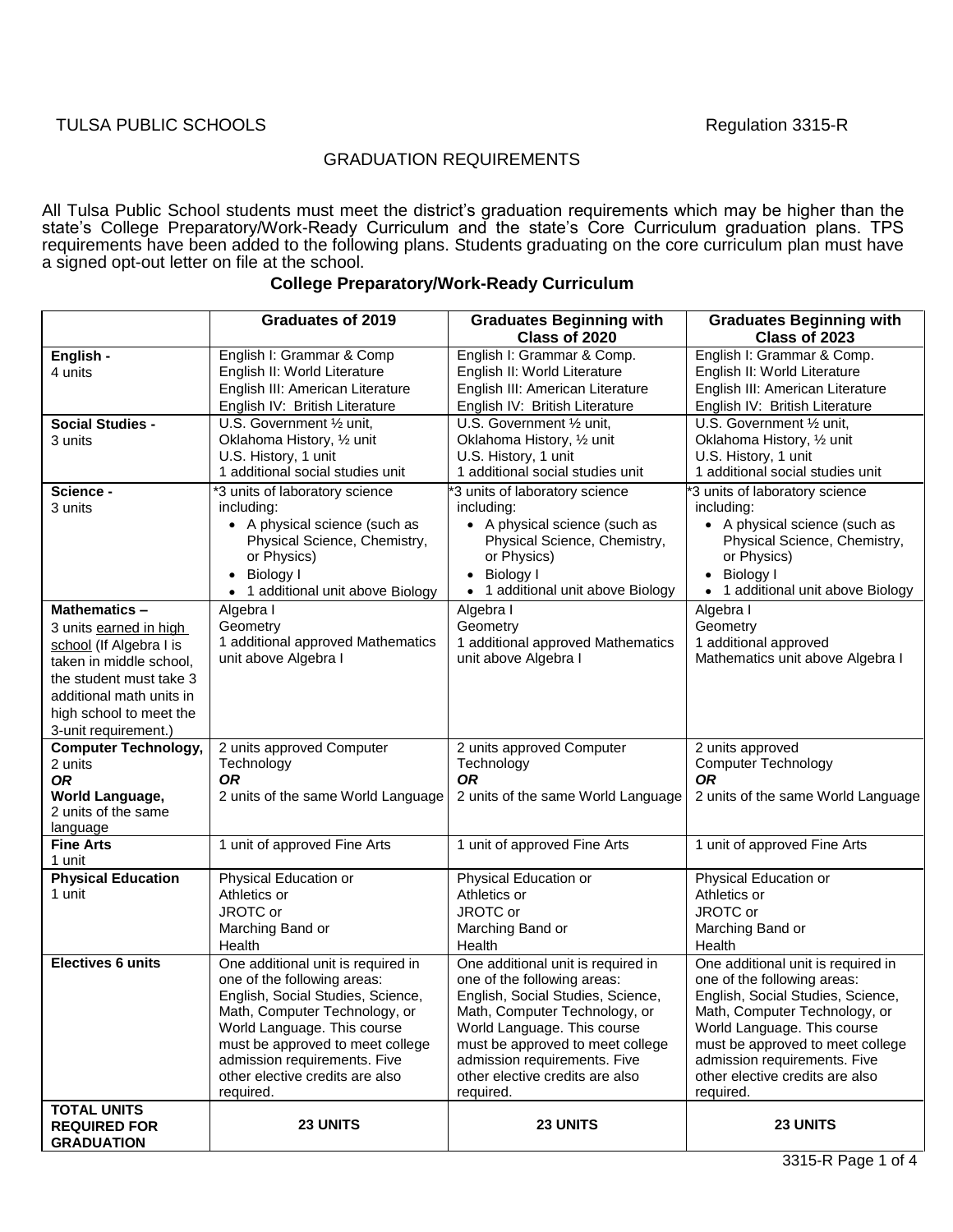| <b>ADDITIONAL</b>     | In order to graduate from an                                                                                                                                                                                                                 | In order to graduate from an                                                                                                                                                                                                                                                 | In order to graduate from an                                                                                                                                                                                                                                                                                                   |
|-----------------------|----------------------------------------------------------------------------------------------------------------------------------------------------------------------------------------------------------------------------------------------|------------------------------------------------------------------------------------------------------------------------------------------------------------------------------------------------------------------------------------------------------------------------------|--------------------------------------------------------------------------------------------------------------------------------------------------------------------------------------------------------------------------------------------------------------------------------------------------------------------------------|
| <b>REQUIREMENTS</b>   | Oklahoma high school, all                                                                                                                                                                                                                    | Oklahoma high school, all                                                                                                                                                                                                                                                    | Oklahoma high school, all                                                                                                                                                                                                                                                                                                      |
| <b>FOR GRADUATION</b> | students must:                                                                                                                                                                                                                               | students must:                                                                                                                                                                                                                                                               | students must:                                                                                                                                                                                                                                                                                                                 |
|                       | $\bullet$ earn 23 units; and                                                                                                                                                                                                                 | earn 23 units; and                                                                                                                                                                                                                                                           | $\bullet$ earn 23 units; and                                                                                                                                                                                                                                                                                                   |
|                       | take state or federal<br>assessments as specified by<br>district policy; and<br>demonstrate proficiency on<br>all 14 modules included in<br>the state mandated Personal<br>Financial Literacy curriculum;<br>and<br>receive training in CPR. | take state or federal<br>assessments as specified by<br>district policy; and<br>demonstrate proficiency on all<br>$\bullet$<br>14 modules included in the<br>state mandated Personal<br>Financial Literacy curriculum<br>during grades 9-12; and<br>receive training in CPR. | take state or federal<br>$\bullet$<br>assessments as specified by<br>district policy; and<br>demonstrate proficiency on all<br>$\bullet$<br>14 modules included in the<br>state mandated Personal<br>Financial Literacy curriculum<br>during grades 9-12; and<br>receive training in CPR; and<br>complete an Individual Career |
|                       |                                                                                                                                                                                                                                              |                                                                                                                                                                                                                                                                              | and Academic Plan in grades<br>$9 - 12.$                                                                                                                                                                                                                                                                                       |

All students must take all state assessments required by the State Board of Education in order to graduate. Alternatively, these students must take any nationally recognized high school test the District elects to use instead of the state assessments as authorized by federal law. The requirement to take the assessments in order to graduate is subject to all exemptions, conditions, and accommodations authorized by state or federal law.

Some high schools may have additional requirements to graduate.

\* Astronomy, \*Astronomy – TU, \*Chemical Engineering Research, Chemistry I, Advanced Chemistry I, Chemistry II, \*AP Chemistry, \*Chemistry IBSL, \*Chemistry IBHL, \*General Chemistry I – TCC, Environmental Chemistry, Meteorology, \*Oceanography – TU, \*Organic Chemistry – TU, Physical Science, \*General Physical Science- TCC, Physics, Advanced Physics, \*AP Physics I, \*AP Physics II, \*AP Physics C, \*Physics IBSL, \*Physics IBHL, \*General Physics - TU, \*General Physics II – TU, \*Liberal Art of Physics – TU, \*World of Physics – TU, Advanced Anatomy and Physiology, Anatomy/Physiology, Aquatic Biology, \*Bioengineering Research, Biology I, Advanced Biology I, \*Biology II - TCC, \*AP Biology \*Biology IBSL, \*Biology IBHL, Botany, Environmental Science, \*AP Environmental Science, \*General Biology for Non-Majors – TCC, \*General Botany, TCC, \*General Chemistry I – TCC, \*General Physical Science – TCC, \*General Physics – TU, General Physics II – TU, Human Anatomy and Physiology, \*Introduction to Biology for Majors – TCC, \*Introduction to Molecular & Cellular – TU, \*Organismic & Evolutionary Biology – TU, \*Sports, Exercise, and Health IBSL, Zoology, Forensics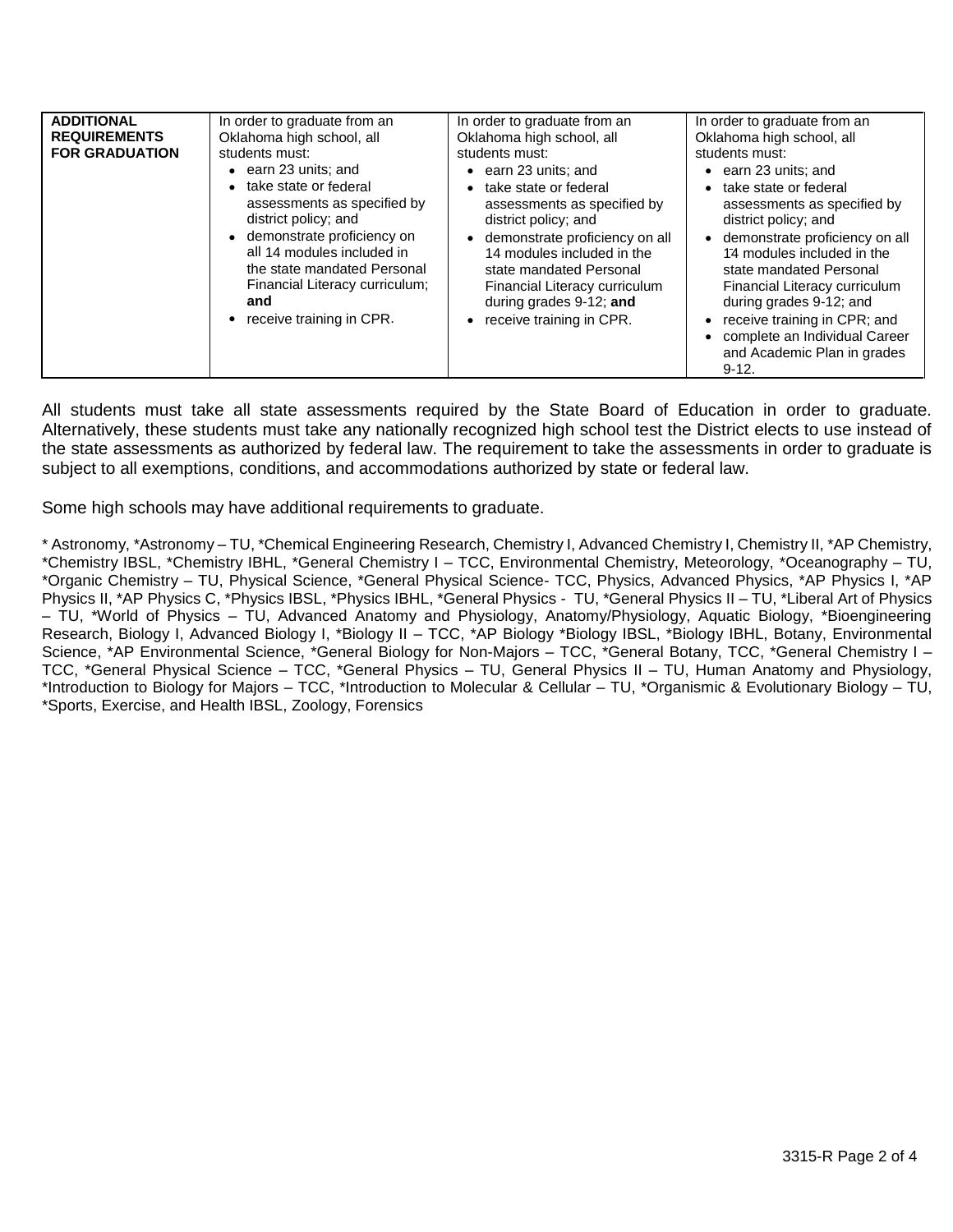## **Core Curriculum**

|                                       | Graduates of 2019                      | Graduates Beginning with<br>the Class of 2020 | Graduates Beginning with<br>the Class of 2023 |
|---------------------------------------|----------------------------------------|-----------------------------------------------|-----------------------------------------------|
| English -                             | English I: Grammar & Comp.             | English I: Grammar & Comp.                    | English I: Grammar & Comp.                    |
| 4 units                               | English II: World Literature           | English II: World Literature                  | English II: World Literature                  |
|                                       | English III: American Literature       | English III: American Literature              | English III: American Literature              |
|                                       | English IV: British Literature         | English IV: British Literature                | English IV: British Literature                |
| <b>Social Studies -</b>               | U.S. Government 1/2 unit,              | U.S. Government 1/2 unit,                     | U.S. Government 1/2 unit,                     |
| 3 units                               | Oklahoma History, 1/2 unit             | Oklahoma History, 1/2 unit                    | Oklahoma History, 1/2 unit                    |
|                                       | World History, 1 unit                  | World History, 1 unit                         | World History, 1 unit                         |
|                                       | U.S. History, 1 unit                   | U.S. History, 1 unit                          | U.S. History, 1 unit                          |
|                                       | 1 additional unit of social studies    | 1 additional unit of social studies           | 1 additional unit of social studies           |
| Science -                             | 1 unit Biology                         | 1 unit Biology                                | 1 unit Biology                                |
| 3 units                               | 2 additional approved Science<br>units | 2 additional approved Science<br>units        | 2 additional approved Science<br>units        |
| Mathematics-                          | Algebra I                              | Algebra I                                     | Algebra I                                     |
| 3 units earned in High                | 2 additional approved                  | 2 additional approved                         | 2 additional approved                         |
| School (If Algebra I is               | Mathematics unit above                 | Mathematics unit above                        | Mathematics unit above                        |
| taken in middle school,               | Algebra I                              | Algebra I (Completion of a                    | Algebra I (Completion of a                    |
| the student must take 3               |                                        | TulsaTech course and related                  | TulsaTech course and related                  |
| additional math in high               |                                        | certification may meet the                    | certification may meet the                    |
| school to meet the 3-                 |                                        | requirements for one unit.)                   | requirements for one unit.)                   |
| unit requirement.)                    |                                        |                                               |                                               |
| <b>Computer Technology,</b>           | 1 unit of computer technology          | 1 unit of computer technology                 | 1 unit of computer technology                 |
| 1 unit                                | No requirement for World               | or                                            | or                                            |
| <b>OR</b>                             | Language                               | 1 unit of world languages                     | 1 unit of world languages                     |
| World Language,                       |                                        |                                               |                                               |
| None in 18/19;                        |                                        |                                               |                                               |
| 1 unit thereafter<br><b>Fine Arts</b> | 1 unit of approved Fine Arts           | 1 unit of approved Fine Arts                  | 1 unit of approved Fine Arts                  |
| 1 unit                                |                                        |                                               |                                               |
| <b>Physical Education</b>             | Physical Education or                  | Physical Education or                         | Physical Education or                         |
| 1 unit                                | Athletics or                           | Athletics or                                  | Athletics or                                  |
|                                       | JROTC or                               | JROTC or                                      | JROTC or                                      |
|                                       | Marching Band or                       | Marching Band or                              | Marching Band or                              |
|                                       | Health                                 | Health                                        | Health                                        |
| <b>Electives</b>                      | 7 units                                | 7 units                                       | 7 units                                       |
|                                       |                                        |                                               |                                               |
| <b>TOTAL UNITS</b>                    | 23 UNITS                               | 23 UNITS                                      | 23 UNITS                                      |
| <b>REQUIRED FOR</b>                   |                                        |                                               |                                               |
| <b>GRADUATION</b>                     |                                        |                                               |                                               |